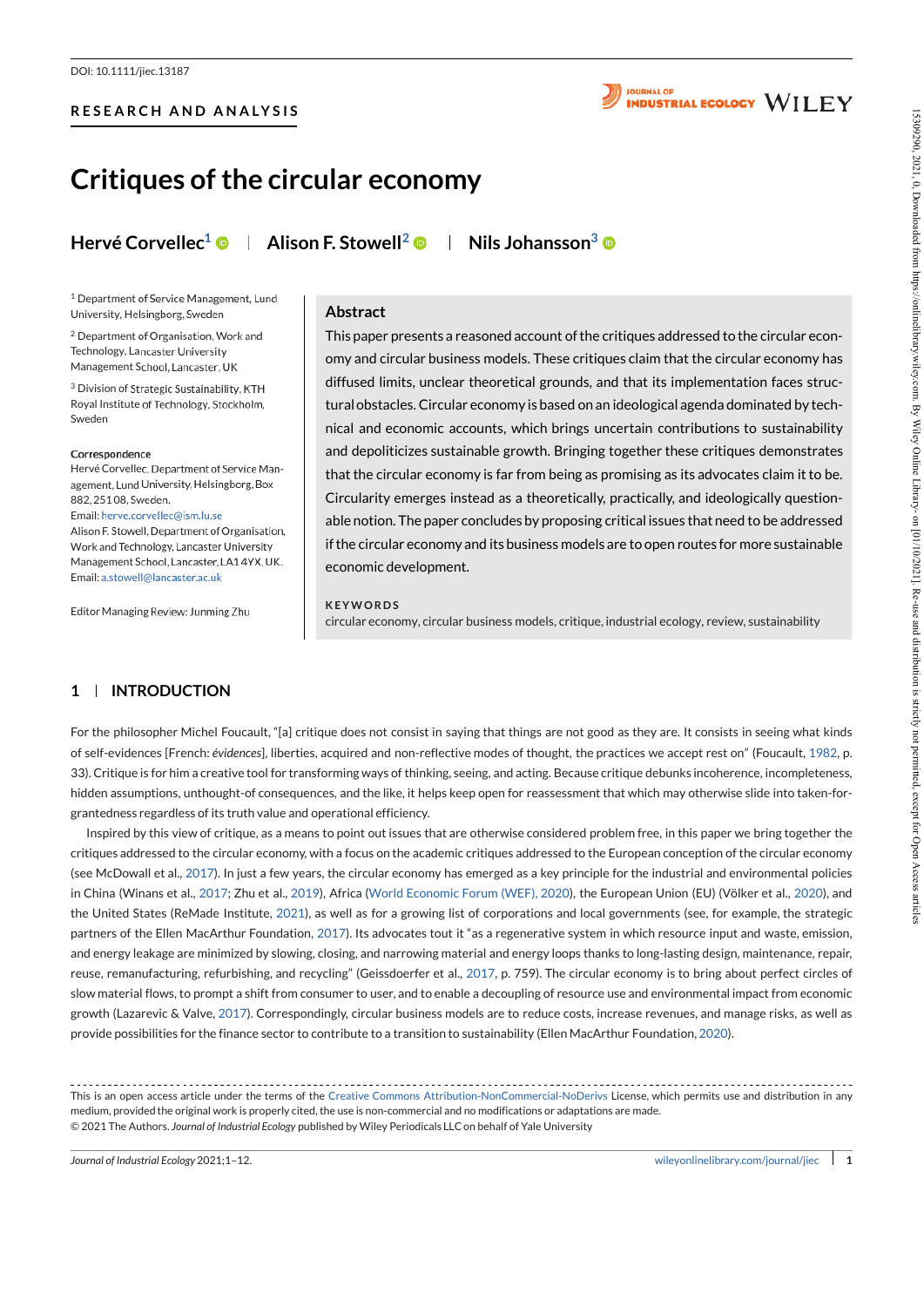Yet, the European concept of the circular economy and circular business models are also widely questioned on their premises, practicality, and consequences. Critiques of the current infatuation with circularity are disparate and scattered over different academic fields, for example, ecological economics, management, and human geography. To do justice to the relevance of these critiques, we present here a reasoned account of the issues with circularity that are raised in the critiques. Based on a selection of nearly a hundred academic publications and a selection of reports, we show that the possibilities to develop circular material flows are questioned in their theoretical, practical, and ideological grounds, as well as in terms of social and environmental impacts.

In particular, these critiques suggest that policy advocacies of the circular economy appear to be "approbatory, uncritical, descriptive and deeply normative" (Gregson et al., 2015, p. 219), to support a deliberately vague, but principally uncontroversial circular economy (Lazarevic & Valve, 2017), and to feature a consensual win–win policy that is particularly difficult to criticize (Kovacic et al., 2020) despite the lack of any actual consensus on the magnitude of eventual economic, social, and environmental "win-win-win" benefits (Aguilar-Hernandez et al., 2021). While this vagueness might be perceived as a strength by policy-making actors, the win–win policies restrict the focus only to conflict-free solutions and strategies. Thereby, initiatives outside the win–win paradigm that address the conflicts, trade-offs, and problems of leaving the linear economy are overlooked (Völker et al., 2020), and this might result in circularity becoming naturalized with little space for critical and hesitative reflection (Lazarevic & Valve, 2017). relations the experiment of the two paper by designing the the second free terminals a percent level of the second terminal of the experiment of the experiment of the experiment of the experiment of the experiment of the

As this paper shows, the circular economy and circular business models are open to a wide range of critiques that go beyond mere declarations of principles about the necessity and possibility of a transition to circularity, and they delve into what a transition to circularity would actually require and offer and therefore provide a more realistic framefor such a transition. There are numerous circular economy reviews (recent examples include Acerbi & Taisch, 2020; Centobelli et al., 2020; Sarja et al., 2021; Schöggl et al., 2020), but none, to our knowledge, that specifically focus on the critiques of circularity. Our contribution in pragmatic terms is to bring together these critiques and let them point, often in terms that are near to how the critiques are formulated, at issues that need to be addressed if the circular economy and circular business models are to actually open routes for a more sustainable economic development.

Our paper begins by first reviewing and discussing the critique of circular economy practicalities related to its definition, implementation, and effects.Next,the ideologicalunderpinnings ofthe conceptwill beinterrogated anddiscussed. Lastly,thepaper concludes byproposing critical issues that the emerging circular economy community needs to take much more seriously if it is to reach its radical promises.

# **2 THEORETICAL, PRACTICAL, AND POLITICAL CRITIQUES**

#### **2.1 Definitional quagmire**

Although often presented as a revolutionary innovation, the circular economy is not a new idea.

It is another rehearsal of how to imagine a reconciliation and compatibility of economic and environmental concerns that already was expressed by the terms 'sustainable growth', 'green growth' and 'sustainable development'; the 1990s and 2000s imaginaries of ephemeralization or dematerialization ofthe economy; and already with the Brundtland Commission's concept of (simultaneous) environmental, social and economic sustainability (...). (Völker et al., 2020 p. 116)

Circularity is viewed "as a refurbished rather than [...] virgin concept" (Reike et al., 2018, p. 247). The various strategies aimed at prolonging resource use that are gathered together under the circular economy's banner are not new individually, and if the concept offers some newness, it is by offering a new framing of these strategies as well as an ability to connect them (Blomsma & Brennan, 2017).

The circular economy builds on a heterogeneous collection of scientific and semi-scientific concepts, for example,"ecological economics, indus trial ecology, cradle-cradle design,[. . .] performance economy, biomimicry, eco-efficiency, resilience science, natural capitalism, and cleaner produc tion" (Korhonen et al., 2018b, p. 549). Over a hundred definitions of circularity have been inventoried, with the consequence that the term means different things to different people (Kirchherr et al., 2017). This could be because the concept and its application have almost exclusively been developed and driven by practitioners, that is, policy makers, businesses, business consultants, business associations, business foundations, and so on (Korhonen et al., 2018a). As the then chairman of the International Solid Waste Association (ISWA) noted "[t]here is no single commonly accepted definition of the term "circular economy", but different definitions share the basic concept of decoupling of natural resource extraction and use from economic output, having increased resource efficiency as a major outcome"(Mavropoulos & Nilsen, 2020, p.xxxiii).

Moreover, there are distinct differences, separations, and exclusions between research communities engaged in circular economic research, for example, between scholars in engineering and in business (Korhonen et al., 2018b). Hence, different definitions of circular economy are typically adopted for different theoretical uses (Kirchherr et al., 2017). As a result, the circular economy then becomes characterized by its conceptual frag-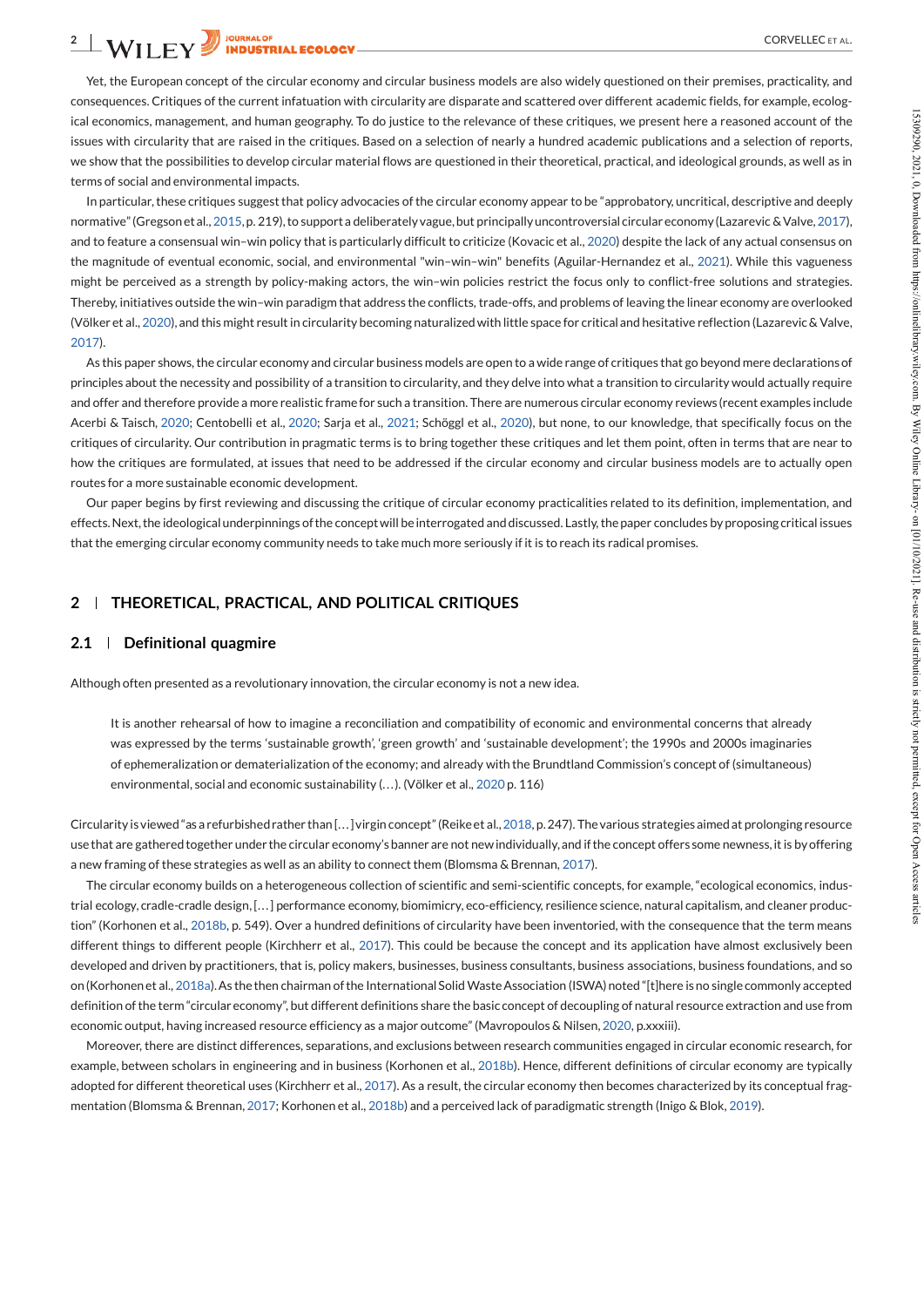

The upshot is the perception that the circular economy does not address ontological and epistemological questions, such as what is considered of ethical value, that underlie the complex and interrelated environmental, social, and economic issues that we face today (Temesgen et al., 2021). It is indeed easier to say what the circular economy is not than to say what it is (Kovacic et al., 2020). The circular economy "is not a theory but an emerging approach to industrial production and consumption" (Korhonen et al., 2018b, p. 551). It is rather a multiplicity (Corvellec et al., 2020), an umbrella conceptthat creates excitement andenthusiasm as it seemingly provides a new framing able toresolve manyproblems, butit comes under increased scrutiny when attempts at operationalization bring to the surface unresolved issues regarding its definition (Blomsma & Brennan, 2017). The diversity of meanings given to the circular economy may explain the appeal of the notion (Velis, 2018), but this also makes it hard to know what it is actually about.

This is why the circular economy has been referred to as differentthings, for example, as a patch adaptable to changing circumstances (Fitch-Roy et al., 2019), as a vague narrative (Niskanen etal., 2020), as a horizon (Lazarevic & Valve, 2017), and as a floating (Niskanen et al., 2020) or empty signifier (Valenzuela & Böhm, 2017) lacking any substance of its own.

# **2.2 A neglect of established knowledge**

A recurrent critique that is addressed to the circular economy literature is that it ignores much established knowledge. In particular, it neglects the thermodynamic teaching that one can neither create nor destroy matter; whatever resources are used up must end up in the environmental system somewhere,they cannot be destroyed but only converted and dissipated (Giampietro & Funtowicz,2020; Pearce& Turner, 1990). A circular economy future where waste no longer exists, where material loops are closed, and the place products are recycled indefinitely is therefore, in any practical sense, impossible:

Every loop around the circle creates dissipation and entropy, attributed to losses in quantity (physical material losses, by-products) and quality (mixing, downgrading). New materials and energy must be injected into any circular material loop, to overcome these dissipative losses. (Cullen, 2017, p. 483)

In other words even cyclical systems consume resources and create wastes and emissions (Korhonen et al., 2018a), and the energy required to operate a circular economy (Allwood, 2014) therefore calls for a shift to renewable energy (Haas et al., 2015) if a transition to circular material flows is to be realized. Congruently, the term "circular" can be misleading if it evokes industrial systems modeled according to an understanding of nature as a circular system that is stable, closed, and zero waste—a Spaceship Earth fantasy theorized by Boulding (1966) and reinforced in later works—whereas modern ecological theory tends to construct the planet as an evolving open system of resilience in dynamic equilibrium or non equilibrium (Skene, 2018).

Limitations in material properties and the manufacturing and reprocessing technologies constitute another hindrance to closing material loops that appears to be ignored (Velis & Vrancken, 2015, p. 774). Dissipation in the environment(Cullen, 2017), contamination (Baxter et al., 2017), and wearing down of materials (Parrique et al., 2019) all set limits on how circular any economy can become. In particular, the circular economy falls short of acknowledging and fully addressing the complexity of waste, for example, that discards are a changing reality with new waste streams appearing all the time (Mavropoulos & Nilsen, 2020). Critiques bring forth that waste perception has a strong impact on waste management and disposal (Korhonen et al., 2018a), that recycling markets are unpredictable and display high degrees of volatility (Traven, 2019), that toxic wastes cannot be recirculated (Johansson et al., 2020), that a substantial share ofwaste is processed by the informal sector (Luthra, 2019; Zapata Campos & Zapata, 2013), and that energetic waste dominates both economic and biological arenas but is not encompassed by recycling practices (Skene, 2018). The critiques consider that the circular economy also underestimates the practical difficulties of connecting waste streams to production and of substituting secondary goods for primary goods (Zink & Geyer, 2017). Considering waste as a resource may even, paradoxically, increase the demand for waste rather than reduce waste volumes (Greer et al., 2021). "To put it another way, the future waste is already here, so a real circular economy approach should take into consideration how we deal with massive stocks and the involved secondary materials" (Mavropoulos & Nilsen, 2020, p. 90). The host sales through the interaction particular and the sales of a 300 minimum term in the sales of a state of the sales of a state of the sales of a state of the sales of a state of the sales of a state of the sales of

This neglect of established knowledge extends to how specific organizational advocates of the circular economy understand consumption. Advocacies of the circular economy and circular business models have been found to adopt a simplified understanding of consumption reduced to pur chasing and recycling (Casson & Welch, 2021) and of citizens as consumers and of consumers as users (Hobson, 2019) where citizens are given the role of "accept[ing] (or not) practices that have been formulated on their behalf by designers, engineers, economists and policy-makers" (Hobson, 2016, p. 99). Circular strategies also ignore the substantial amounts of consumed material and artefacts that are stocked in homes, companies, and infrastructures (Fellner et al., 2017; Moreau et al., 2017). The research and practices of circular economy focus on manufactured flows rather than stocks. And yetthe potential rebound effect, also known as the Jevon's paradox, is one unresolved issue for the circular economy, where efficiency improvements at the level of individual products are offset by a growth in consumption and usage of materials (Schröder et al., 2019; Siderius &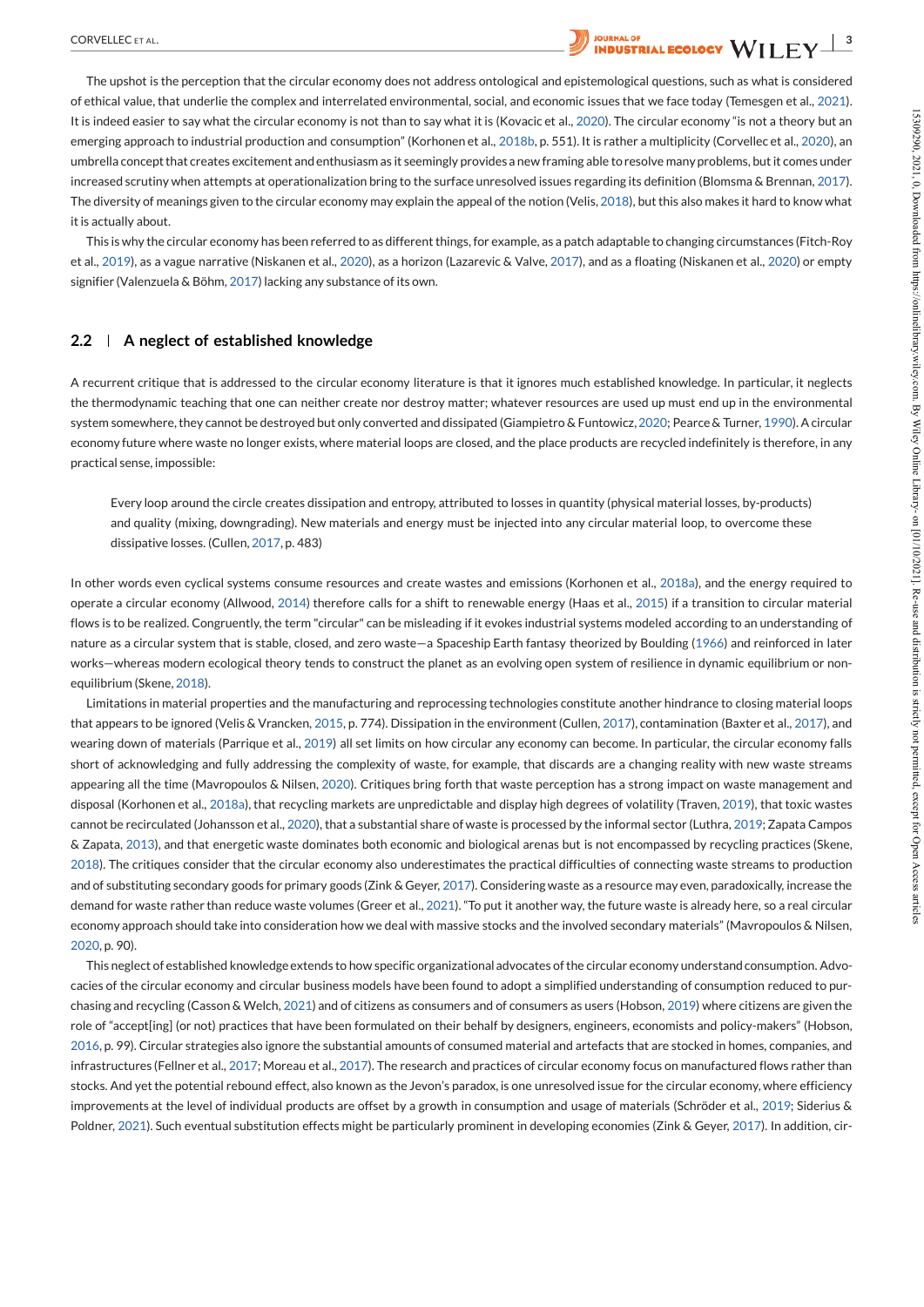culation practices may retain hazardous substances in the economy that should really be phased out and thus increase the dispersion of hazardous elements (Johansson et al., 2020).

Finally, the critiques indicate that there is a lack of inclusion from indigenous discourses from the Global South even though these communities share the same ambitions of creating regenerative systems that sustain, restore, and are respectful of the Earth. This exclusion has the attendant danger of recreating "anthropocentric and ethnocentric ideas" that stem from "westernised environmental discourses" as opposed to the desire for ecocentricity that a circular economy proclaims (Calisto Friant et al., 2020, p. 6).

### **2.3 Unclear implementability**

Despite the broad endorsement that the circular economy enjoys, it has seen limited implementation so far (Kirchherr et al., 2018). The concept circulates widely as an idea and ideal, with stakeholders, scales, and different sectors identified; however, the "practicalities"(Holmes et al., 2021, p. 63) and actual enactments are limited and fragile (Gregson etal., 2015). Critiques explain this by pointing out implementation difficulties that take place at the three levels of policies, organizations, and individual consumers.

At the policy level, if one focuses on the EU, circular economic practices have been developed without any clear discussion or consideration of system boundary limits (Inigo & Blok, 2019; Korhonen et al., 2018a). For example, the EU's policy expresses clear material ambitions, while its ambitions in matters of social justice and environmental protection remain more diffuse (Flynn & Hacking, 2019; Kovacic et al., 2020; Schröder et al., 2020). Its technocentric perspectivebuilds on a gap between a holistic discourse and end-of-pipe policies thatfocus on growth and competitiveness rather than on the socio-ecological challenges of the 21st century (Calisto Friant et al., 2021). Policy instruments are only suggested to promote circulation, rather than to obstruct the legacy of the linear economy. Likewise, implementation efforts in the waste sector follow a top-down approach that promotes a single, centralized, waste treatment technology, that does not take into consideration the low predictability of the waste sector, and that limits the possibilities to adapt to changing circumstances. For example, the Croatian Government's ambition to open large-scale waste administration centers equipped with mechanical biological treatment followed a decision-making process that did not allow for flexibility in dealing with the downturn in the economy, changes in waste legislation, and reduced demand that left the country with redundant waste-management centers (Traven, 2019). More generally, initial European efforts at circular economy implementation were characterized by an absence of stakeholder engagement and a fragmented vision and governance that prevented systematic implementation (Inigo & Blok, 2019; Winans et al., 2017). This combined incertitude on system boundary limits, unpredictability of the waste sector, and unclear governance all contribute to the difficulties in measuring, assessing, and improving the circularity of the economy (Haas et al., 2015; Schröder et al., 2019) and only add to the risk of developing sub-optimal practices (Webster, 2013) and make ithard to know what kind of circular future is being created in relation to the promised ideals (Völker et al., 2020). If  $\theta$  recoins reduce that the there is a solicity that in the present entroined enters in the charge of the the theoretical state is a state of the the theoretical state is a state of the theoretical state is a state of

Similar issues appear at the organizational level of circular business models. First, there are a great variety of circular business models with different approaches to circularity (Geissdoerferet al.,2018), with companies making claims to promote circularitybut actually limiting theirefforts to only certain parts oftheir activities (Stål & Corvellec, 2018). Moreover, whereas linear business models are validated as soon as a certain number of products or services have been sold, a circular business model is not validated until recirculated products have been sold (Linder & Williander, 2017), even if one ambition is to recirculate materials as little as a single time. Second, there are numerous barriers to circular business model developments, including "technical barriers such as an inappropriate technology, or lack of technical support and training; economic barriers such as capital requirements, high initial costs, or uncertain return and profit; institutional and regulatory barriers such as a lack of a conducive legal system, or a deficient institutional framework; and social and cultural barriers such as a rigidity of consumer behaviour and businesses routines" (de Jesus & Mendonça, 2018, p. 78). Companies also lack capabilities to implement circular economy business model innovation (Pieroni et al., 2021), and as a result "to date, most firms are failing in translating the [Circular Economy] concept into their business operations" (Khan et al., 2021, p. 1). Third, there is a lack of means to measure the actual circularity of a business model (Veleva et al., 2017).

Some circular business models can only work under very specific conditions, for example, the spatial proximity between entities (Winans et al., 2017); in some models companies retain ownership of products, which increases "the magnitude of invested resources at risk" against the time it takes to validate the business model (Linder & Williander, 2017, p. 193); and for all models unresolved questions remain about how to avoid linear lock-ins and how to deal with trade-offs (Schröder et al., 2019). This is explained as follows:

Although there are few but often cited case examples of companies that successfully integrate offerings like selling long-lasting products with repair-services (e.g., Miele, Rolex, or Patagonia); reselling used, repaired, refurbished, and remanufactured products (e.g., Arrow Value Recovery or Interface); or providing access and/or performance- and results-based solutions (e.g., Xerox or Philips), they tend to be premium and luxury brands, niche players, or companies that implement [business models] to slow resource flows down to improve their reputation and image while ensuring a long existence and competitiveness with linear [business models] targeted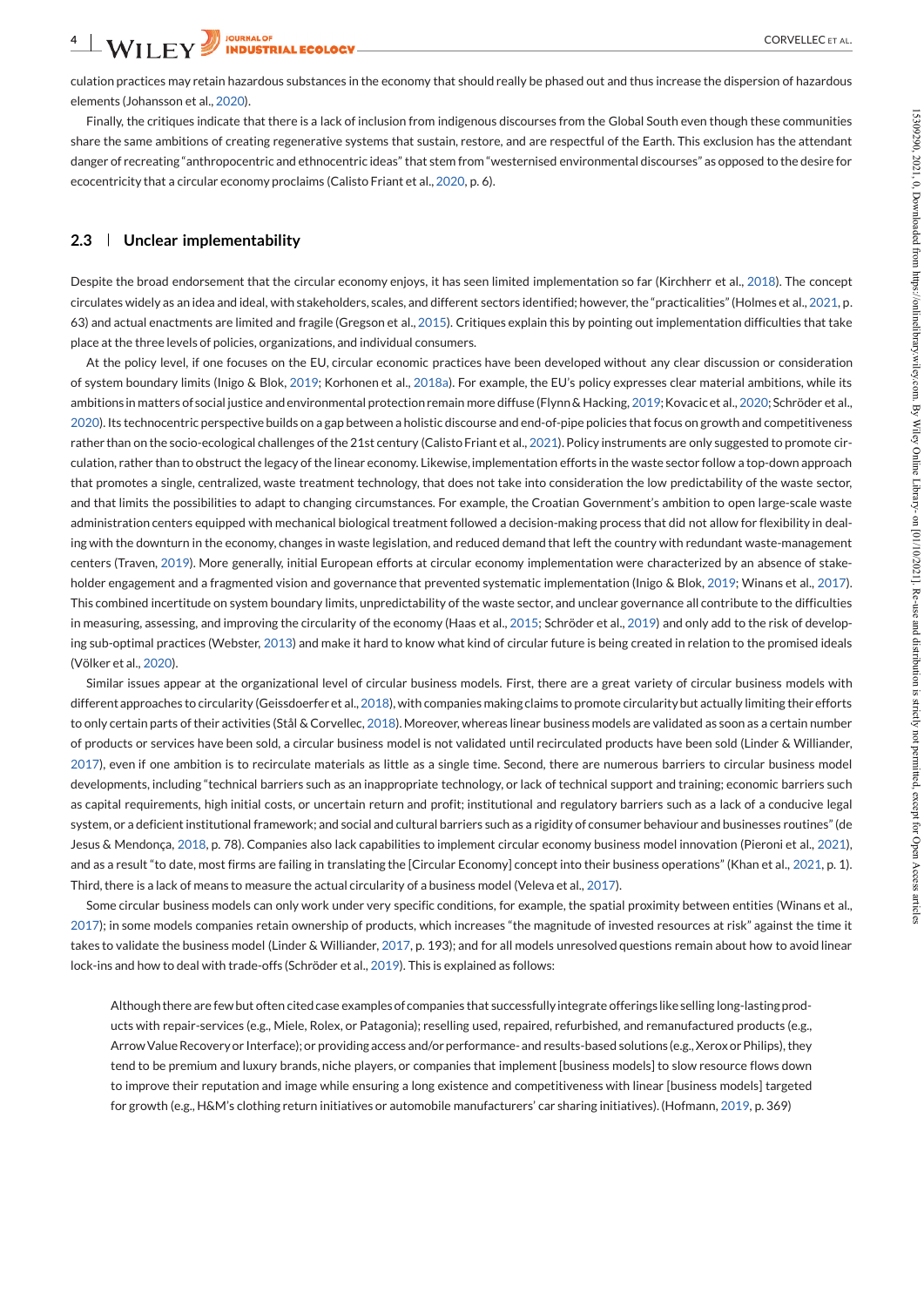Linear technologies retain their market position despite their inefficiency (Korhonen et al., 2018a), and circular innovations are hard to scale up (Brandão et al., 2020). Circular business models thus end up being not as radical as one might imagine; in particular, they fail to address the roots of the persistent resource problems that they are supposed to solve, in particular in globally fragmented and dispersed value creation networks (Hofmann, 2019).

Considering the "supply limitations, and price volatility" (Babbitt et al., 2018, p. 1), inferior quality (Zink & Geyer, 2017), contamination (Baxter et al., 2017), legacy substances (Goldberg, 2017), and other inherent uncertainties (Linder & Williander, 2017) in secondary resources, itis difficult to see why anyone at the firm-level "would be interested in using waste as a resource in a circular economy instead of the well-functioning value chains with primary resources"(Johansson & Krook, 2021, p. 1).

At the individual level of consumers, the circular economy meets similar structural challenges. Within the critiques, there is a view that not much attention has been paid to what customers value in circular business models and how they respond (Hobson & Lynch, 2016), with the indication that they are lacking awareness of and interest in circular offerings (Kirchherr et al., 2018).

The lack ofconsumer interest is a common problem for green offerings. However, in difference to, for example, switching fuels from fossil oil to biofuels, the circular economy requires a radical reformulation of the consumer role — from consumer to user (Lazarevic & Valve, 2017). Hence, replacing traditional ownership with dematerialized services may neither appeal to consumers nor always be feasible (Hobson, 2019), and with so many information commodities consumers might not be willing to spend the time to read, scroll, and share (Vonk, 2018). The circular economy premise that the current complex and overdetermined systems can be redesigned and reconstructed "*en masse* and *in toto*" (Hobson, 2016, p. 93) may be flawed. This flaw can be all the truer when a transition to circularity is supposed to personify the economic pathway to sustainability:

When the feeling of an iPhone turning 'old and slow' is combined with the feeling of an iPhone being circular or 'green by design', any critical, politicizing impulse in the environment-wary consumer gets repressed by the intense want for the newest iProduct. (Valenzuela & Böhm, 2017, pp. 25–26)

Circular consumption puts consumers in front of hard to solve choices and trade-offs, whereas the basic technological fix orientation of the circular economy approach, and its ecological modernist idea of gradually adapting the current production system to the limitations of the material resource, tends to leave aside the temporality and spatiality in which consumption occurs (Holmes et al., 2021), the sociopolitical aspects of consumption, and the possible need for adequacy-oriented lifestyles (Schulz et al., 2019). The circular economy assumes the emergence of a new consumption culture, but again without a clear link to scientific research (Korhonen et al., 2018a). Repairing toasters and articles of clothing one at a time can change everyday material relations from use and disposal to care and stewardship (Hobson, 2019), but issues of ownership (Ghisellini et al., 2016; Velis & Vrancken, 2015) and power (for example, who gains the most from circularization) (Korhonen etal., 2018a) remain systematically underplayed.

#### **2.4 Unclear contributions to environmental and social sustainability**

The circular economy comes with a promise of green growth and thus a decoupling of economic growth from its environmental impact. However, this potential decoupling effect is brought into question, and building circular material flows is seen by some as a means whereby decoupling takes place, but should not be an end in itself (Blum et al., 2020).

The differences between circular economy and sustainability are often blurred despite the fact that the latter is more holistic. Underpinned by a broader variety of institutional commitments, and as a synonym for a more extensive set of risks and opportunities (Geissdoerfer et al., 2017), the questionable conceptual relationship between the two ideas has yet to be thoroughly characterized (Millar et al., 2019). For instance, it focuses on the resource base and waste sink functions and omits the amenity base and life-support features of the surrounding environment (Inigo & Block, 2019). It addresses neither the "critical importance of land as the basic source of biomass, energy, and mineral reserves" (Winans et al., 2017, p. 829) nor the issue of the "physical flows of materials and energy cross organizational, administrative and geographical boundaries" (Korhonen et al., 2018a, p. 42), whereas it should encompass "the complex network of primary flows required to sustain the functionality of the biosphere within which the economy is operating"(Giampietro & Funtowicz, 2020, p. 66). of the project mean strellants the Pay are signed to sub-injectivity in global requested with representations (and the mean of the sub-interference of the sub-interference of the sub-interference of the sub-interference o

The circular economy is presented as the practical solution to the sustainability challenge, but it underestimates the challenge (Müller-Christ, 2011; Murray et al., 2017). For example, it revolves around a relatively small fraction of materials in the global throughput (Åkerman et al., 2020), the short-term and long-term environmental impacts remain unknown when designing reuse, remanufacturing, and recycling projects (Korhonen et al., 2018a), it is uncertain on what level circular products can actually substitute for conventional linear products (Hart & Pomponi, 2021; Zink & Geyer, 2017), and whether circular business models can deliver sustainable value needs to be assessed on a case by case basis through a systematic approach taking into account all stakeholders (Manninen et al., 2018). This is problematic because the environmental benefit of the circular economy rests largely on this premise. Moreover, in today's global market, few products are manufactured, purchased, disposed of, and recycled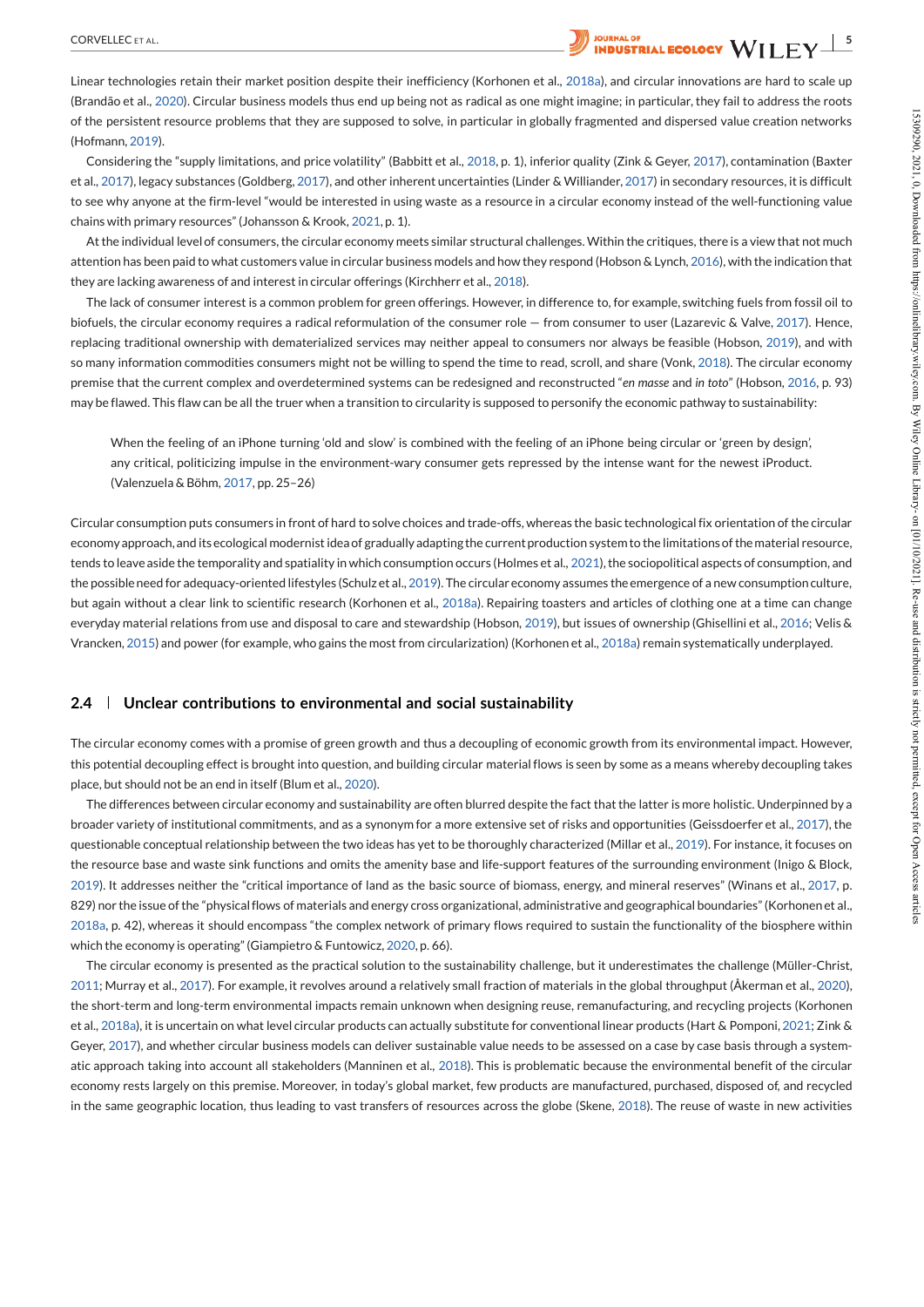would therefore require a challenging global reorganization of consumption and production (Savini, 2019). Therefore, it is not clear how a circular economy can deliver a globally sustainable satisfaction of human needs within the planetary boundaries (Schröder et al., 2019).

Consequently, some consider that the only difference between a linear and a circular economy is that the negative environmental impact will takelonger to occur in a circular economy (Millar et al., 2019). A circular economy might even exacerbaterather than alleviate the effects of climate change due to its inability to displace primary production (Zink & Geyer, 2017). It is therefore important to dispel the myth that circular systems are necessarily more environmentally sustainable than linear systems (Brandão et al., 2020).

It has been argued that because engineering and natural sciences lay the ground for most knowledge behind the circular economy (Korhonen business routines, consumption patterns, and alternative approaches to circularity (Schulz et al., 2019) to socio-ethical issues (Inigo & Blok, 2019):

It is unclear how the concept of the Circular Economy will lead to greater social equality, in terms of inter- and intra-generational equity, gender, racial and religious equality and other diversity, financial equality, or in terms of equality of social opportunity. These are important moral and ethical issues which are missing from the construct. (Murray et al., 2017)

Consequents, correction of the circular economy in that exposes the circular economy shows a neglect of the social pillar economy shows a neglect of the social pillar economic in experiment in the social pillar economic i The circular economy side steps its own socio-economic pre-requisites and implications, being all but silent on what a circular economic society might look like: "What form then could and should circular socio-economic institutions, norms and shared practices take, and what processes, values and actors will get us there?" (Hobson & Lynch, 2016, p. 16). A circular economy can bring with it prosperity and a socially positive footprint, but also make life worse for many: ". . .even by hiding or graying that there will be winners and losers. . . circular economy is not a neutral system, it will be materialized through a broader social-political framework, and there is no guarantee that the final results will be positive for societies" (Mavropoulos & Nilsen, 2020, p. 4).

This means caring for things, and people can work in concert or in opposition (Isenhour & Reno, 2019). There is therefore a need "to ensure that the actual and perceived societal benefits of a new circular model are established in a more fundamental and sound manner than just tradi tional cost-benefit analysis, which is an insufficient tool to describe transformation at a systems level" (Velis, 2018, p. 3). Otherwise, there is an overwhelming risk that priorities will ignore social concerns.

# **3 AN IDEOLOGICAL AGENDA DOMINATED BY TECHNICAL AND ECONOMIC CONSIDERATIONS**

#### **3.1 The circle as an enticing metaphor**

Coming from industrial ecology, the metaphor of the circular economy is enticing but remains unclear. Mythologized as being circular, waste free, and sustainable (Valenzuela & Böhm, 2017), the concept raises questions as to what it is that shall be circular? Or can an economy become a perfect circle? There is an enticing promise of perfection, wholeness, and eternity, but the simplicity of its grounding metaphor is misleading as it evokes a modernist variant of the myth of eternal return (Corvellec et al., 2020). When scrutinized, the reality of this idealized circular economy model (Kama, 2015) reveals that"these visions of circular economy are justthat," with limited insights into how industries are to reorder their activities to realize the ideal (Gregson et al., 2015, p. 224).

The circle metaphor should not be discounted because it is certainly popular and powerful (Fitch-Roy et al., 2019) and may trigger creative thinking. However, visions of the circular economy may also give promises that cannot be reached, and "without careful explanation of limits and the circumstances in which it can succeed, the [Circular Economy] repackages [Industrial Ecology] principles in a reductive manner, potentially misleading industry stakeholders and consumers" (Cullen, 2017, p. 485).

#### **3.2 A corporate-led model**

As a reformist agenda, the circular economy has appeal to policy makers because it promises a win–win outcome, shifting attention away from "trade-offs and constraints" to "synergies and opportunities" under the guise of a suitable policy framework (Völker et al., 2020, p. 116), in which many policy buzz words becomes circularized (rather than greenified), for example, "circular business," "circular innovation," and "circular entrepreneurship". If the circular economy is intended to create radical system transformation, then despite the revolutionary language, it thus far has failed to do so and has yet to "disrupt the status quo in terms of power, norms and politics" (Hobson & Lynch, 2016, p. 17). For example, EU institutions adopted the closed-loop economy in the 1970s, and this has been reformulated numerous times allowing the development of new policies, such as the EU circular economy package, without critical reflection on the success and implementation of previous policies (Fitch-Roy et al., 2019). Compared that the results that for each different scholar controllers are seller to the results and the results are compared to the results and the results of the results and the results are controllers are also that the

Addressing the political ambitions associated with the circular economy, critiques emphasize the drawbacks of policies that rest on markets and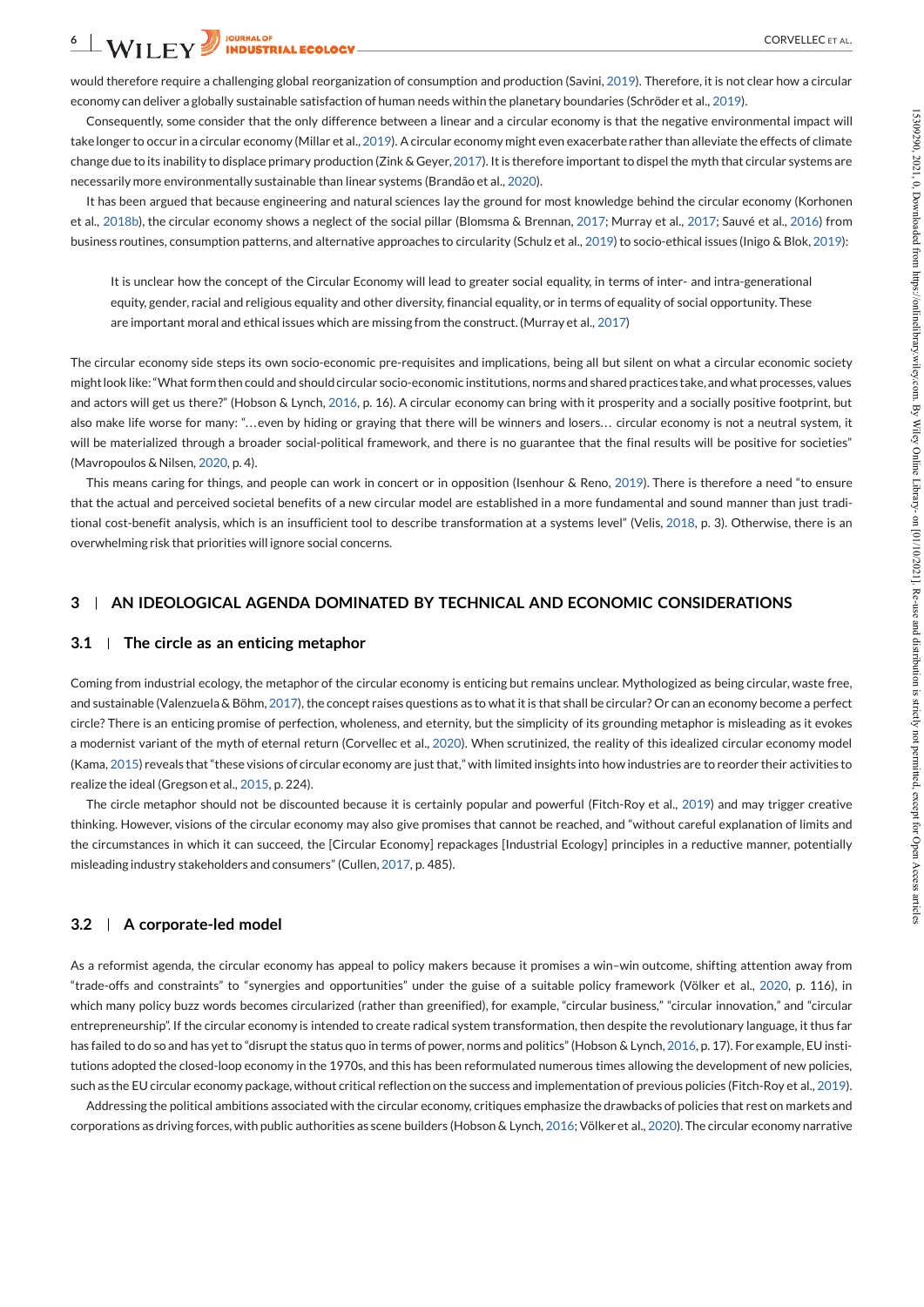

is viewed to be wedded to the neo-classical and conventional economics' trust in the efficiency of markets (Bimpizas-Pinis et al., 2021; Corvellec et al., 2020; Skene, 2018) and to ignore concerns raised by "industrial ecologists and environmentalists that a selective focus on recycling will not be enough to solve" large-scale production and consumption challenges (Temesgen et al., 2021, p. 14). In seeking to maintaining a growth-based economy, critics argue, the circular economy "tinkers with the current modus operandi" (Skene, 2018, p. 484) of "consumerism, extractivism and (liberal) capitalism"(Niskanen etal., 2020, p. 8), while bearing the unrealistic expectationthat the individual consumer will be able to mobilize large scale change (Hobson, 2019, p. 4). The circular economy is considered to encourage a reboot for capitalism (Hobson & Lynch, 2016; Kebłowski et al., 2020)that requires no radical change to institutions, infrastructures, and markets (Lazarevic & Valve,2017).

At the corporate level, the circular economy gives entrepreneurs the opportunity to increase their control over resources (Lazarevic & Valve,<br>2017; Niskanen et al., 2020). For example, it opens for a strategic command of w resources (Corvellec, 2019). Research on Apple Inc. highlights this:

The circular economy narrative is an important way in which Apple obscures the practises that have led to vast amounts of digitized junk, opens the opportunity to regain control of value in the post-consumer phase, and simultaneously further drive consumption of their products. (Vonk, 2018 p. 748)

Due to the rise of consumer concerns regarding the waste crisis and climate change, Apple Inc.'s preemptive action absolves them from some responsibility for past extractive practices (Laser & Stowell, 2020a; Laser & Stowell, 2020b). Circularization makes it possible to move reuse or repair activities — which have traditionally been undertaken in the civic sector, households, or peer to peer — inside the economy. Second-hand products are retargeted to the middle classes raising important questions about "the shifting relationality of reuse to capitalist markets" (Isenhour & Reno,2019, p. 4). Finally, the recycling industry sees in the circular economy a business opportunity to rebrand itself from dirty waste to clean resources (Burgman & Wallsten, 2021).

Companies use circular initiatives to preempt material and environmental policies and make them amenable to corporate interests (Corvellec & Stål, 2019; Mah, 2021). Many examples include circular economy as a zero waste economy (Valenzuela & Böhm, 2017), adoption of green tech nology and digital infrastructures (Hobson & Lynch, 2016), take-back systems in the fashion sector (Corvellec & Stål, 2019), and "investments in infrastructure... carried out by air-cargo providers, airports, waste and water companies, industrial consortia in chemistry, freight transporters, storage facilities providers, and network providers" (Savini, 2019, p. 680). Each of these examples illustrates how circularity assists with obfuscating the challenges with waste accumulation and resource scarcity.

What is clear from the critiques is the need for further dialogue and how the circular economy agenda needs to include civic society and must reclaim ownership from business and policy if it is to drive the new transition (Hobson, 2019; Holmes et al., 2021):

Due to the interlinkages of global production and consumption systems, as well as the comprehensive nature of the concept, there is a need for civil society and consumers, the private sector, as well as the policy framework within which it operates, to align their goals. Without this synchrony, there may be a danger that the circular economy will only be implemented partially or, worse, in ways that do not mitigate environmental and social impacts due to burden shifting. (Brandão et al., 2020, p. 506)

Without this transition, the new economy will simply maintain the current status quo (Niskanen et al., 2020).

#### **3.3 Techno-depoliticization ofsustainable growth**

A wide range of critiques accentuate how circular economy discourses act to depolitize policy and industry interventions (Niskanen et al., 2020) and the roles ascribed to consumers (Hobson & Lynch, 2016), waste practices (Valenzuela & Böhm, 2017), and recycling (Vonk, 2018). Why this depolitization occurs is attributed to the circular economy being "presented as [a] managerial and technocratic, matter-of-fact issue" (Niskanen et al., 2020, p. 7). This technocratic or technoscientific representation reinforces the circular economy as an eco-modernist agenda (Fitch-Roy et al., 2019, p. 2) that excludes potential solutions that could challenge the current capitalist order (Gregson etal., 2015; Hobson & Lynch, 2016). While it appears to bea positive take over of the sustainability agenda (Corvellec & Stål, 2019; Hobson, 2020), this technocentric appeal (Calisto Friant et al., 2020) to drive and solve the challenges of a circular economy results in problem displacement across time and space rather than actually solving the problem (Hobson & Lynch, 2016). is eventy to the "layer the priori channel constraint for the properties. This is a static procedure of the static properties of the static properties of the static properties of the static properties of the static propert

With a management and technocentric bias driving the circular economy agenda, a growing body of research has criticized the noticeable absence of socio-cultural and political issues (Zwiers et al., 2020), and this is illustrated in concerns with the social dimension of circular economy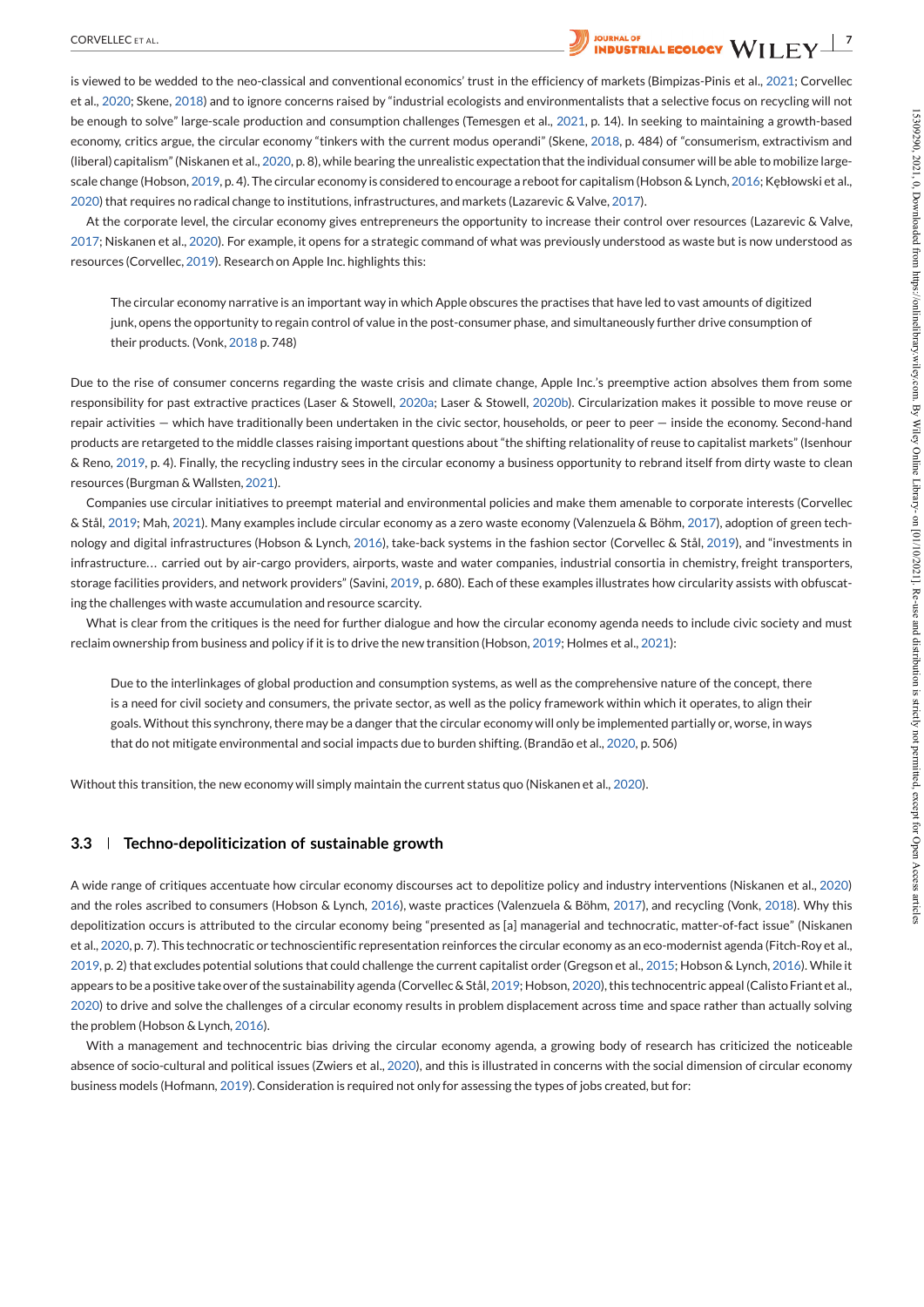... the role people perform at both sides, production and consumption, as well as at households supporting the market economy. That is to say, although the assessment of enterprises focuses on the micro level there are crucial interconnections with the macro level. (Pla-Julián & Guevara, 2019, p. 74)

The failure to recognize these connections results in labor practices (Laser & Stowell, 2020b), working conditions, power asymmetries, interdependencies, political and economic constraints (Schulz et al., 2019), and issues of equity and inclusion being overlooked (Inigo & Blok, 2019; Niskanen et al., 2020). Illustrations of this include occupations in salvaging, saving, repairing, and reuse undertaken by socially marginalized groups (Isenhour & Reno, 2019), shifting organizational values to becoming inclusive ofgender and care for people (Pla-Julián & Guevara, 2019), and fore thought for everyday norms, lifestyles, and cultures (Temesgen et al., 2021). Some see in circular economy policies a moral project built on the dual motives of subscribing to the common but unfair misperception of global recycling networks as dirty and illegal, while featuring circular EU policy frames as being able to keep waste and resources within Europe and away from these networks (Gregson et al., 2015). One commonality these critiques share is the call for sociopolitical issues to be taken seriously and for circular economy frameworks to be strengthened in this regard.

To summarize, by retaining an agenda focused on circular resource and waste recapture, the circular economy retains its economic growth project status that underplays the demand for continuous consumption (Schröder et al., 2019), but with limited empirical evidence for reducing environmental pressures (Kovacic et al., 2020; Parrique et al., 2019). Because materials will be recycled, consumption is treated as a sustain able activity and thus becomes unproblematic. The upshot is the triggering of a rebound effect as the marketing of secondary products increases (Ghisellini et al., 2016; Zink & Geyer, 2017) and circles widen as demand for recycled materials and waste expands between cities, states, and coun tries (Savini, 2019). All potential gains from recycling are then eaten up by increased consumption. Ironically,"circles can also never deliver growth. You need ever-increasing spirals for that" (Skene, 2018, p. 489).

# **4 CONCLUSIONS: FOR A MODEST, CONCRETE, INCLUSIVE, AND TRANSPARENT CIRCULAR ECONOMY**

This paper brings together the critiques addressed to the circular economy, with a focus on the European conception of the circular economy and corresponding circular business models by researchers in various academic fields, as well as some practitioners, in order to bring forth the unad dressed assumptions, blind spots, tensions, contradictions, unthought-of consequences, and taken-for-granted advantages of a circular transition. The purpose is to make it less easy to make ungrounded claims about the circular economy to bring actual issues raised by a transition to the circular economy and to be at the core of this transition.

Praised by policy makers and many companies who have been instrumental in its recognition as a model for material and sustainable policies, the circular economy is also subject to many critiques in academic and professional circles. The present systematic presentation of these critiques shows that despite their strong imaginary appeal, pleas for the circular economy tend to ignore basic principles of biophysics (Kovacic et al., 2020), for example, the tensions between biophysical limits and progress and growth. Therefore, using the circular economy as a buzzword for sustainable development is considered problematic (Kirchherr et al., 2017).

Vague and uncontroversial (Lazarevic & Valve,2017), critiques see in the circular economy a reassuring discourse for policy makers (Hobson, 2016) about futures made of planned circularity, circular modernism, bottom-up sufficiency, and peer-to-peer circularity (Bauwens et al., 2020). However, despite the revolutionary language, the circular future is not mapped out. In the shadow remain unanswered questions of how to disrupt orthodox social institutions attached with modernity and the connections and dependencies these create (Lazarevic & Valve, 2017). Equally, wider sustainability concerns such as care or gender equality are lacking (Pla-Julián & Guevara, 2019), and so too are the impacts ofthe circular economy that can be beneficial for some but come at a cost to others (Vonk, 2018).

If the desire is for an equitable and truly sustainable economy that is circular, the critiques stress that a radical shift is essential to confront conventional neoliberal governance regimes (Flynn & Hacking, 2019, p. 1566). There is a danger to the myths surrounding the circular economy because if they become normalized the space for critical reflection will decrease (Lazarevic & Valve, 2017). Examples include the "risk of increased polarization between city and country and that the countryside is left out with poorer access to welfare services as a result" (Hagbert et al., 2018, p. 32) and the lack of a global approach encouraging neo-colonialism by either side stepping developing countries, not giving agency to people to problems outside of the Global North, or engaging with the informal sectors (Genovese and Pansera, 2020; Velis, 2018). To put it briefly, the circular economy stands as a discourse that focuses on the economy, excludes social dimensions, and simplifies its environmental consequences (Geissdoerfer et al., 2017). 29 (alabia frames 2019 p. 24)<br>
29 (alabia frames 2019 p. 24)<br>
29 (alabia frames and the state parties after a frame and 2010, and in the state and in the state in the state and in the state and in the state and in the st

As suggested in Foucault's quote used in the opening to this text, these critiques are more than simply denouncing flaws in a fashionable concept. They also point at the need for questioning how the circular economy is currently conceived, consented, and implemented. The presentation of the critiques above shows there is a need for a renewed, enlarged, and transdisciplinary research agenda on the circular economy in order to support the policy process.

Each area ofthe critiques above points at an issue in need of research, policy, and managerial attention. And as academics, let us conclude with a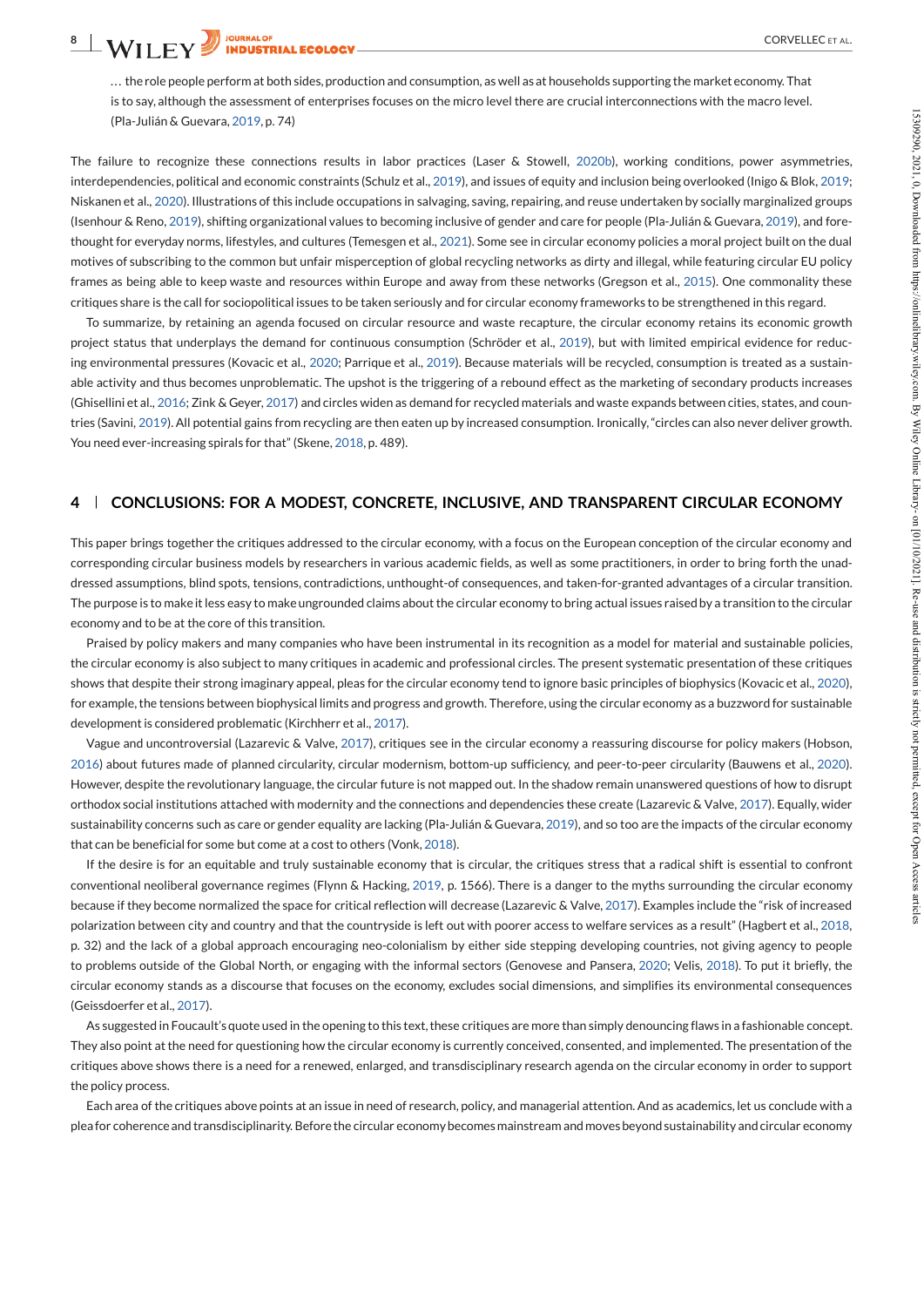

We believe that it is time for producers and the state to reclaim the idea of circularity and to create "a closed, material loop limited in size and space, based on the principle of fair distribution of resources" (Johansson & Henriksson, 2020, p. 148). Drawing on the critiques listed above, a pathway toward circularity would be a circular economy that is modest, not a panacea but an actual solution to actual problems; concrete, in the sense of being clear about which kind of circularity it sets up and the goal conflicts that it entails; inclusive, in that it takes energy, people, and waste on a global scale into consideration; and transparent, in the sense of being accountable for its achievements and shortcomings, not the least when it comes to economic, social, and environmental changes. Otherwise, the circular economy risks turning into a hypothetico-normative (but self serving) utopia that derails actual and well-intended efforts to reorganize production, consumption, and more generally material flows in ways that are more respectful of planetary boundaries and that work in favor of sustainability. spong per distintention to be contained to the contained intention which is meant that the three methods were also dependent on the contained intention of the contained intention in the contained intention in the containe

# **ACKNOWLEDGMENTS**

The authors would like to thank Junming Zhu and the anonymous reviewers for their supportive comments and helpful suggestions.

# **DATA AVAILABILITY STATEMENT**

Data sharing is not applicable to this article as no datasets were generated or analyzed during the current study.

# **CONFLICT OF INTEREST**

The authors declare no conflict of interest.

# **ORCID**

*HervéCorvellec* https://orcid.org/0000-0001-7491-8816 *AlisonF. Stowell* https://orcid.org/0000-0002-8829-3981 *Nils Johansson* https://orcid.org/0000-0002-3137-1571

#### **REFERENCES**

- Acerbi, F., & Taisch, M. (2020). A literature review on circular economy adoption in the manufacturing sector. *Journal of Cleaner Production*, *273*, 123086. https://doi.org/10.1016/j.jclepro.2020.123086
- Aguilar-Hernandez, G. A., Dias Rodrigues, J. F., & Tukker, A. (2021). Macroeconomic, social and environmental impacts of a circular economy up to 2050: A meta-analysis of prospective studies. *Journal of Cleaner Production*, *278*, 123421. https://doi.org/10.1016/j.jclepro.2020.123421
- Åkerman, M., Humalisto, N., & Pitzen, S. (2020). Material politics in the circular economy: The complicated journey from manure surplus to resource. Geoforum, *116*, 73–80. https://doi.org/10.1016/j.geoforum.2020.07.013
- Allwood, J.M. (2014). Squaring the circular economy: The role of recycling within a hierarchy of material management strategies. In E. Worrell & M.A. Reuter (Eds.), *Handbook ofrecycling* (pp. 445–477). Elsevier. https://doi.org/10.1016/C2011-0-07046-1
- Babbitt, C. W., Gaustad, G., Fisher, A., Chen, W.-.Q., & Liu, G. (2018). Closing the loop on circular economy research: From theory to practice and back again. *Resources,Conservation and Recycling*, *135*, 1–2. https://doi.org/10.1016/j.resconrec.2018.04.012
- Bauwens, T., Hekkert, M., & Kirchherr, J. (2020). Circular futures: What will they look like? *Ecological Economics*, *175*, 106703. https://doi.org/10.1016/j. ecolecon.2020.106703
- Baxter, W., Aurisicchio, M., & Childs, P. (2017). Contaminated interaction: Another barrier to circular material flows. *Journal of Industrial Ecology*, *21*(3), 507– 516. https://doi.org/10.1111/jiec.12612
- Bimpizas-Pinis, M., Bozhinovska, E., Genovese, A., Lowe, B., Pansera, M., Alberich, J. P., & Ramezankhani, M. J. (2021). Is efficiency enough for circular economy? *Resources,Conservation and Recycling*, *167*, 105399. https://doi.org/10.1016/j.resconrec.2021.105399

Blomsma, F., & Brennan, G. (2017). The Emergence of circular economy: A new framing around prolonging resource productivity. *Journal of Industrial Ecology*, *21*(3), 603–614. https://doi.org/10.1111/jiec.12603

- Blum, N. U., Haupt, M., & Bening, C. R. (2020). Why "Circular" doesn't always mean "Sustainable." *Resources, Conservation and Recycling*, *162*, 105042. https://doi.org/10.1016/j.resconrec.2020.105042
- Boulding, K. E. (1966). The economics of the coming spaceship earth. In H. Jarrett (Ed.), *Environmental quality in a growing economy: Resources for theFuture. Essaysfrom the sixth RFF forum* (pp. 3–14). Johns Hopkins University Press. ISBN 9781617260278
- Brandão, M., Lazarevic, D., & Finnveden, G. (2020). Prospects for the circular economy and conclusions. In M. Brandão, D. Lazarevic, & G. Finnveden (Eds.), *Handbook ofthe circular economy*. Edward Elgar. eISBN: 978 1 78897 272 7
- Calisto Friant, M., Vermeulen, W. J. V., & Salomone, R. (2020). A typology of circular economy discourses: Navigating the diverse visions of a contested paradigm. *Resources,Conservation and Recycling*, *161*, 104917. https://doi.org/10.1016/j.resconrec.2020.104917
- Calisto Friant,M., Vermeulen, W. J.V., & Salomone, R. (2021). Analysing European Union circular economy policies: Words versus actions. *Sustainable Produc-*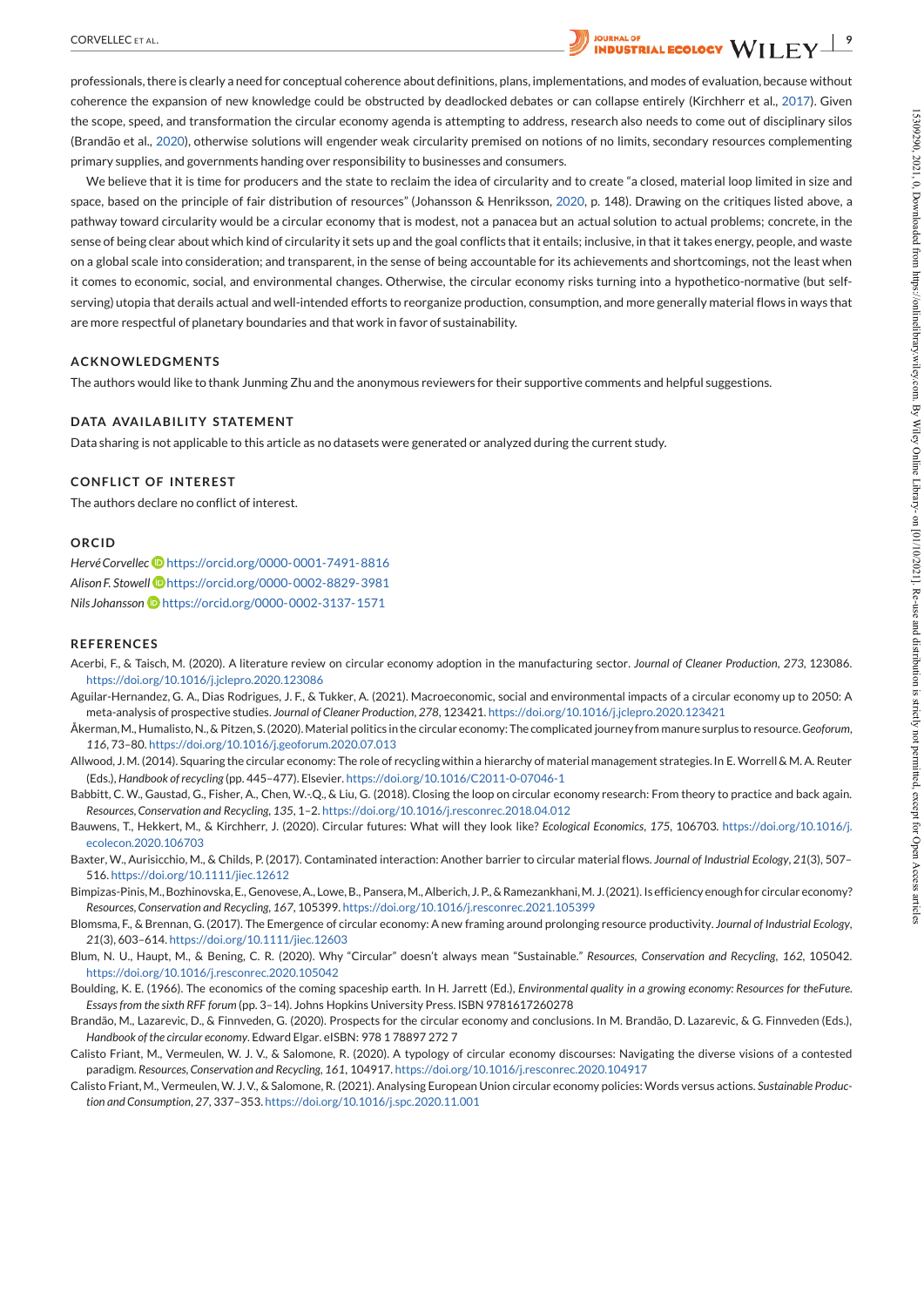- Casson, C., & Welch, D. (2021). Histories and futures of circular economy. In R. B. Swain & S.Sweet (Eds.), *Sustainable consumption and production, volume II: Circular economy and beyond* (pp.35–54). Springer International Publishing. https://doi.org/10.1007/978-3-030-55285-5
- Centobelli, P., Cerchione, R., Chiaroni, D., Del Vecchio,P., & Urbinati, A. (2020). Designing business models in circular economy:A systematic literature review and research agenda. *Business Strategy and the Environment*,*29*(4), 1734–1749. https://doi.org/10.1002/bse.2466
- Corvellec, H. (2019). Waste as scats: For an organizational engagement with waste. *Organization*, *26*(2), 217–235. https://doi.org/10.1177/ 2F1350508418808235
- Corvellec, H., Böhm, S., Stowell, A., & Valenzuela, F. (2020). Introduction to the special issue on the contested realities of the circular economy. *Culture and Organization*, *26*(2), 97–102. https://doi.org/10.1080/14759551.2020.1717733
- Corvellec, H., & Stål, H. I. (2019). Qualification as corporate activism: How Swedish apparel retailers attach circular fashion qualities to take-back systems. *Scandinavian Journal of Management*, *35*(3), 101046. https://doi.org/10.1016/j.scaman.2019.03.002
- Cullen, J. M. (2017). Circular economy: Theoretical benchmark or perpetual motion machine? *Journal of Industrial Ecology*, *21*(3), 483–486. https://doi.org/10. 1111/jiec.12599
- De Jesus, A., & Mendonça, S. (2018). Lost in transition? Drivers and barriers in the eco-innovation road to the circular economy. *Ecological Economics*, *145*, 75–89. https://doi.org/10.1016/j.ecolecon.2017.08.001
- Ekman Burgman, L., & Wallsten, B. (2021). Should the sludge hit the farm? How chemo-social relations affect policy efforts to circulate phosphorus in Sweden. *Sustainable Production and Consumption*, *27*, 1488–1497. https://doi.org/10.1016/j.spc.2021.03.011
- Ellen MacArthur Foundation.(2017). *Strategic partners*. https://www.ellenmacarthurfoundation.org/our-story/our-network/strategic-partners
- Ellen MacArthur Foundation (2020). *Financing the circular economy: Capturing the opportunity*. https://www.ellenmacarthurfoundation.org/publications/ financing-the-circular-economy-capturing-the-opportunity
- Fellner, J., Lederer, J., Scharff, C., & Laner, D. (2017). Present potentials and limitations of a circular economy with respect to primary raw material demand. *Journal of Industrial Ecology*, *21*(3), 494–496. https://doi.org/10.1111/jiec.12582
- Fitch-Roy, O., Benson, D., & Monciardini, D. (2019). Going around in circles? Conceptual recycling, patching and policy layering in the EU circular economy package. *EnvironmentalPolitics*, *29*, 983–1003. https://doi.org/10.1080/09644016.2019.1673996
- Flynn, A., & Hacking, N. (2019). Setting standards for a circular economy: A challenge too far for neoliberal environmental governance? *Journal of Cleaner Production*,*212*, 1256–1267. https://doi.org/10.1016/j.jclepro.2018.11.257
- Foucault, M. (1982). Is it really important to think? An interview by Didier Éribon translated by Thomas Keenan. *Philosophy & Social Criticism*, *9*(1), 30–40. https://doi.org/10.1177/019145378200900102
- Geissdoerfer, M., Morioka, S. N., De Carvalho, M. M., & Evans, S. (2018). Business models and supply chains for the circular economy. *Journal of Cleaner Pro duction*, *190*, 712–721. https://doi.org/10.1016/j.jclepro.2018.04.159
- Geissdoerfer, M., Savaget, P., Bocken, N. M. P., & Hultink, E. J. (2017). The circular economy: A new sustainability paradigm? *Journal of Cleaner Production*,*143*, 757–768. https://doi.org/10.1016/j.jclepro.2016.12.048
- GenoveseA., & PanseraM. (2020). The circular economy at a crossroads: Technocratic eco-modernism or convivialtechnology for social revolution?. *Capitalism Nature Socialism*, 1–19. https://doi.org/10.1080/10455752.2020.1763414
- Ghisellini, P., Cialani, C., & Ulgiati, S. (2016). A review on circular economy: The expected transition to a balanced interplay of environmental and economic systems. *Journal of Cleaner Production*, *114*, 11–32. https://doi.org/10.1016/j.jclepro.2015.09.007
- Giampietro, M., & Funtowicz, S. O. (2020). From elite folk science to the policy legend ofthe circular economy. *Environmental Science & Policy*, *109*, 64–72. https://doi.org/10.1016/j.envsci.2020.04.012
- Goldberg, T. (2017). What aboutthe circularity ofhazardous materials? *Journal of Industrial Ecology*, *21*(3), 491–493. https://doi.org/10.1111/jiec.12585
- Greer, R., Von Wirth, T., & Loorbach, D. (2021). The waste-resource paradox: Practical dilemmas and societal implications in the transition to a circular econ omy. *Journal of Cleaner Production*, *303*, 126831. https://doi.org/10.1016/j.jclepro.2021.126831
- Gregson, N., Crang, M., Fuller, S., & Holmes, H. (2015). Interrogating the circular economy: The moral economy ofresource recovery in the EU. *Economy and Society*, *44*(2), 218–243. https://doi.org/10.1080/03085147.2015.1013353
- Haas, W., Krausmann, F., Wiedenhofer, D., & Heinz, M. (2015). How circular is the global economy?: An assessment of material flows, waste production, and recycling in the European Union and the world in 2005. *Journal of Industrial Ecology*, *19*(5), 765–777. https://doi.org/10.1111/jiec.12244
- Hagbert,P.,Finnveden,G., Fuehrer,P., Svenfelt, A.,Alfredsson, E.,Aretun, A.,Bradley,K.,Callmer, A.,Fauré, E.,Gunnarsson-Östling, U.,Hedberg,M., Hornborg, A.,Isaksson, K., Malmaeus, M.,Malmqvist, T., Nyblom, A., och Erika Öhlund,K. S. (2018). *Framtider bortom BNP-tillväxt: Slutrapport från forskningsprogrammet 'Bortom BNP-tillväxt: Scenarier för hållbartsamhällsbyggande*'. TH Skolan för Arkitektur och Samhällsbyggnad. urn:nbn:se:kth:diva-289477
- Hart, J., & Pomponi, F. (2021). A circular economy: Where will it take us? *Circular Economy and Sustainability*, *1*, 127–141. https://doi.org/10.1007/ s43615-021-00013-4
- Hobson, K. (2016). Closing the loop or squaring the circle? Locating generative spaces for the circular economy. *Progressin Human Geography*, *40*(1), 88–104. https://doi.org/10.1177/0309132514566342
- Hobson,K. (2019). Small stories of closing loops': social circularity andthe everyday circular economy.*ClimaticChange*, *169*, 99–116. https://doi.org/10.1007/ s10584-019-02480-z
- Hobson, K. (2020). The limits of the loops: Critical environmental politics and the circular economy. *Environmental Politics*, *30*, 161–179. https://doi.org/10. 1080/09644016.2020.1816052
- Hobson, K., & Lynch, N. (2016). Diversifying and de-growing the circular economy: Radical social transformation in a resource-scarce world. *Futures*, *82*, 15– 25. https://doi.org/10.1016/j.futures.2016.05.012
- Hofmann, F. (2019). Circular business models: Business approach as driver or obstructer of sustainability transitions? *Journal of Cleaner Production*,*224*, 361– 374. https://doi.org/10.1016/j.jclepro.2019.03.115
- Holmes, H., Wieser, H., & Kasmire, J. (2021). Critical approaches to circular economy research: Time, space and evolution. In R. B. Swain & S.Sweet (Eds.), *Sustainable consumption and production, volume II: Circular economy and beyond* (pp.55–74). Springer International Publishing. https://doi.org/10.1007/ 978-3-030-55285-5 NoW IN Contrast the Material Schwarz in the Material Schwarz in the material scheme in the Material Schwarz in the Material Schwarz in the Material Schwarz in the Material Schwarz in the Material Schwarz in the Material
- Inigo, E. A., & Blok, V. (2019). Strengthening the socio-ethical foundations ofthe circular economy: Lessons from responsible research and innovation. *Journal*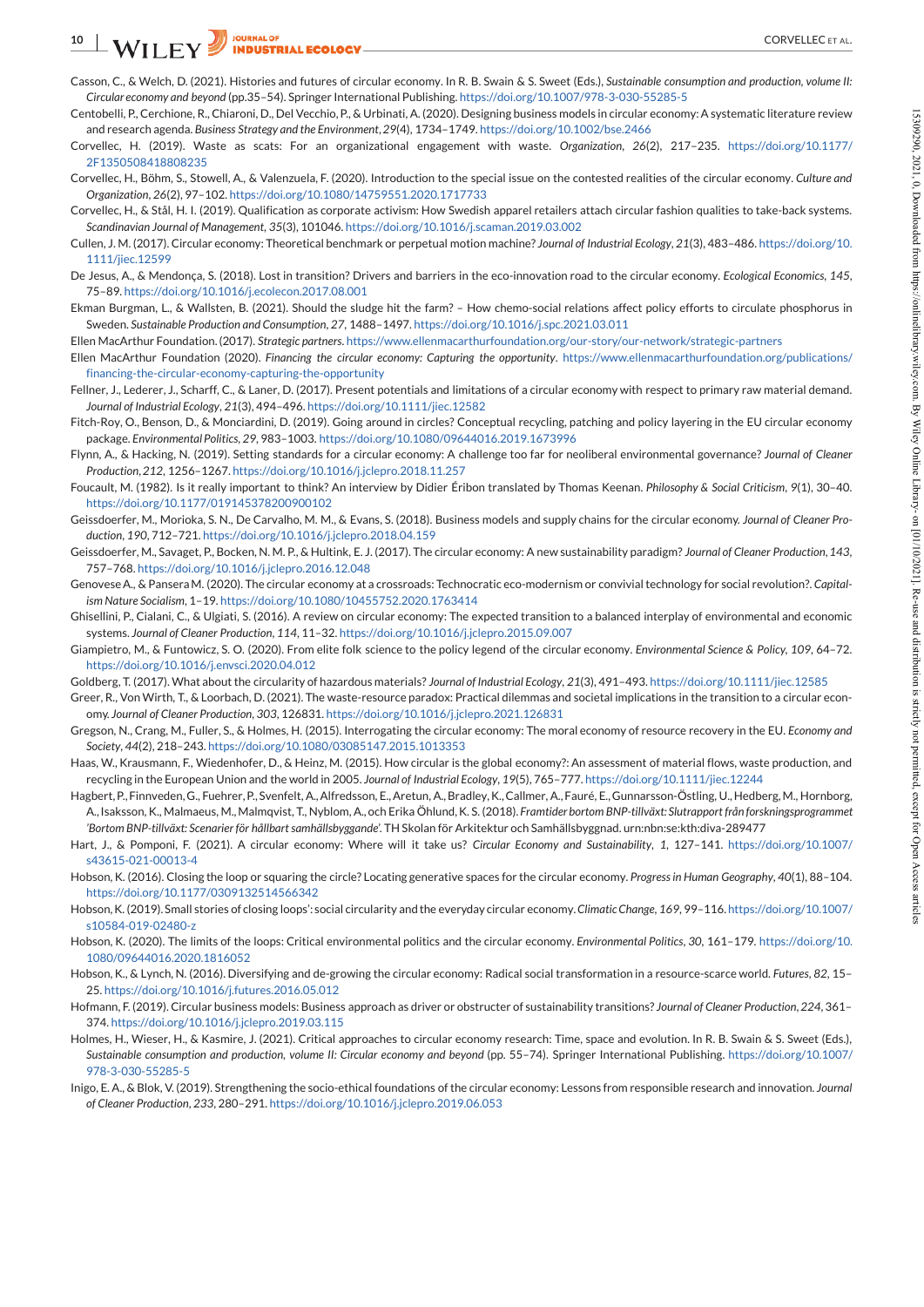- Isenhour, C., & Reno, J.(2019). On materiality and meaning: Ethnographic engagements with reuse, repair & care. *Worldwide Waste: Journal of Interdisciplinary Studies*, *2*(1), 8. https://doi.org/10.5334/wwwj.27
- Johansson, N., & Henriksson, M. (2020). Circular economy running in circles? A discourse analysis of shifts in ideas of circularity in Swedish environmental policy. *Sustainable Production and Consumption*, *23*, 148–156. https://doi.org/10.1016/j.spc.2020.05.005
- Johansson, N., & Krook, J. (2021). How tohandle the policy conflict between resource circulation and hazardous substances in the use of waste? *Journal of Industrial Ecology*, . https://doi.org/10.1111/jiec.13103
- Johansson, N.,Velis,C., & Corvellec,H. (2020). Towards clean material cycles: Is there a policy conflict between circular economy and non-toxic environment? *Waste Management & Research*, *38*(7), 705–707. https://doi.org/10.1177/0734242x20934251
- Kama, K. (2015). Circling the economy: Resource-making and marketization in EU electronic waste policy. *Area*, *47*(1), 16–23. https://doi.org/10.1111/area. 12143
- Kębłowski,W., Lambert, D.,& Bassens,D.(2020). Circular economy andthe city:An urban political economy agenda. *Culture and Organization*,*26*(2), 142–158. https://doi.org/10.1080/14759551.2020.1718148
- Khan, O., Daddi, T., & Iraldo, F. (2021). Sensing, seizing, and reconfiguring: Key capabilities and organizational routines for circular economy implementation. *Journal of Cleaner Production*, *287*, 125565. https://doi.org/10.1016/j.jclepro.2020.125565
- Kirchherr, J., Piscicelli, L., Bour, R., Kostense-Smit, E., Muller, J., Huibrechtse-Truijens, A., & Hekkert, M. (2018). Barriers to the circular economy: Evidence from the European Union (EU). *Ecological Economics*, *150*, 264–272. https://doi.org/10.1016/j.ecolecon.2018.04.028
- Kirchherr, J.,Reike, D.,& Hekkert,M. (2017). Conceptualizing the circular economy: An analysis of 114 definitions. *Resources,Conservation and Recycling*,*127*, 221–232. https://doi.org/10.1016/j.resconrec.2017.09.005
- Korhonen, J., Honkasalo, A., & Seppälä, J. (2018a). Circular economy: The concept and its limitations. *Ecological Economics*, *143*, 37–46. https://doi.org/10. 1016/j.ecolecon.2017.06.041
- Korhonen, J.,Nuur, C.,Feldmann,A., & Birkie, S. E. (2018b).Circular economy as an essentially contested concept. *Journal ofCleaner Production*,*175*, 544–552. https://doi.org/10.1016/j.jclepro.2017.12.111
- Kovacic, Z., Strand, R., & Völker, T. (2020). The circular economy in Europe: Critical perspectives on policies and imaginaries. Routledge. https://doi.org/10.4324/ 9780429061028
- Laser, S., &Stowell, A.(2020a). Apple's recycling robot'Liam' andthe global recycling economy ofE-Waste:What"TheGuardian" does, and what he misses out on. In R. Ek & N. Johansson (Eds.), Perspective on waste from the social sciences and humanities: Opening the bin (pp. 261-275). Cambridge Scholars Publishing. ISBN13: 978-1-5275-4674-5 annon be heliodown 19200 Contract and a state of the state of the state of the state of the state of the state of the state of the state of the state of the state of the state of the state of the state of the state of
- Laser, S., & Stowell, A. (2020b). Thinking like Apple's recycling robots: Toward the activation ofresponsibility in a postenvironmentalist world. *Ephemera, Theory & Politics in Organization*, *20*(2). http://ephemerajournal.org/contribution/thinking-apple%E2%80%99s- recycling-robots-toward-activation responsibility-postenvironmentalist
- Lazarevic, D., & Valve,H. (2017). Narrating expectations for the circular economy: Towards a common and contested European transition. *Energy Research & Social Science*, *31*, 60–69. https://doi.org/10.1016/j.erss.2017.05.006
- Linder, M., & Williander, M. (2017). Circular business model innovation: Inherent uncertainties. *Business Strategy and the Environment*, *26*, 182–196. https: //doi.org/10.1002/bse.1906
- Luthra,A. (2019). Municipalization for privatization's sake. *Society and Business Review*, *14*(2), 135–154. https://doi.org/10.1108/SBR-11-2017-0102
- Mah, A. (2021). Future-proofing capitalism: The paradox ofthe circular economy for plastics. *Global EnvironmentalPolitics*,*21*(2), 121–142. https://doi.org/10. 1162/glep\_a\_00594
- Manninen, K., Koskela, S., Antikainen, R., Bocken,N., Dahlbo, H., & Aminoff, A. (2018). Do circular economy business models capture intended environmental value propositions? *Journal of Cleaner Production*, *171*, 413–422. https://doi.org/10.1016/j.jclepro.2017.10.003
- Mavropoulos, A., & Nilsen, A. W. (2020). Industry 4.0 and circular economy: Towards a wasteless future or a wasteful planet?. Hoboken, NJ: Wiley. ISBN: 978-1-119-69927-9
- Mcdowall, W., Geng, Y., Huang, B., Barteková, E., Bleischwitz, R., Türkeli, S., Kemp, R., & Doménech, T. (2017). Circular Economy policies in China and Europe. *Journal of Industrial Ecology*, *21*(3), 651–661. https://doi.org/10.1111/jiec.12597
- Millar, N., Mclaughlin, E., & Börger, T. (2019). The circular economy: Swings and roundabouts? *Ecological Economics*, *158*, 11–19. https://doi.org/10.1016/j. ecolecon.2018.12.012
- Moreau, V., Sahakian, M., VanGriethuysen, P., & Vuille, F. (2017). Coming full circle: Why social and institutional dimensions matter for the circular economy. *Journal of Industrial Ecology*, *21*(3), 497–506. https://doi.org/10.1111/jiec.12598
- Murray, A., Skene,K., & Haynes, K. (2017). The circular economy: An interdisciplinary exploration of the concept and application in a global context. *Journal of Business Ethics*, *140*, 369–380. https://doi.org/10.1007/s10551-015-2693-2
- Müller-Christ, G. (2011). *Sustainable management: Coping with the dilemmas of resource-oriented management*. Springer. ISBN 978-3-642-19165-7
- Niskanen, J., Anshelm, J., & Mclaren, D. (2020). Local conflicts and national consensus: The strange case of circular economy in Sweden. *Journal of Cleaner Production*,*261*, 121117. https://doi.org/10.1016/j.jclepro.2020.121117
- Parrique, T., Barth, J., Briens, F., Spangenberg, J.H., Kraus-Polk, A.W. (2019). Decoupling debunked: Evidence and arguments against green growth as a sole strategy for sustainability. European Environmental Bureau.
- Pearce, D.W., & Turner, R. K. (1990). *Economics of natural resources and the environment*. Harvester Wheatsheaf. ISBN 0 7450 0225 0
- Pieroni, M. P. P., Mcaloone, T. C., & Pigosso, D. C. A. (2021). Circular economy business model innovation: Sectorial patterns within manufacturing companies. *Journal of Cleaner Production*, *286*, 124921. https://doi.org/10.1016/j.jclepro.2020.124921
- Pla-Julián, I., & Guevara, S. (2019). Is circular economy the key to transitioning towards sustainable development? Challenges from the perspective of care ethics. *Futures*, *105*, 67–77. https://doi.org/10.1016/j.futures.2018.09.001
- Reike, D., Vermeulen, W. J. V., & Witjes, S. (2018). The circular economy: New or refurbished as CE 3.0? Exploring controversies in the conceptualization ofthe circular economy through a focus on history and resource value retention options. *Resources, Conservation and Recycling*, *135*, 246–264. https://doi. org/10.1016/j.resconrec.2017.08.027
- ReMade Institute. (2021). Sustainability, recycling and the concept of a circular economy are all topics vitally important in today's changing world. https://